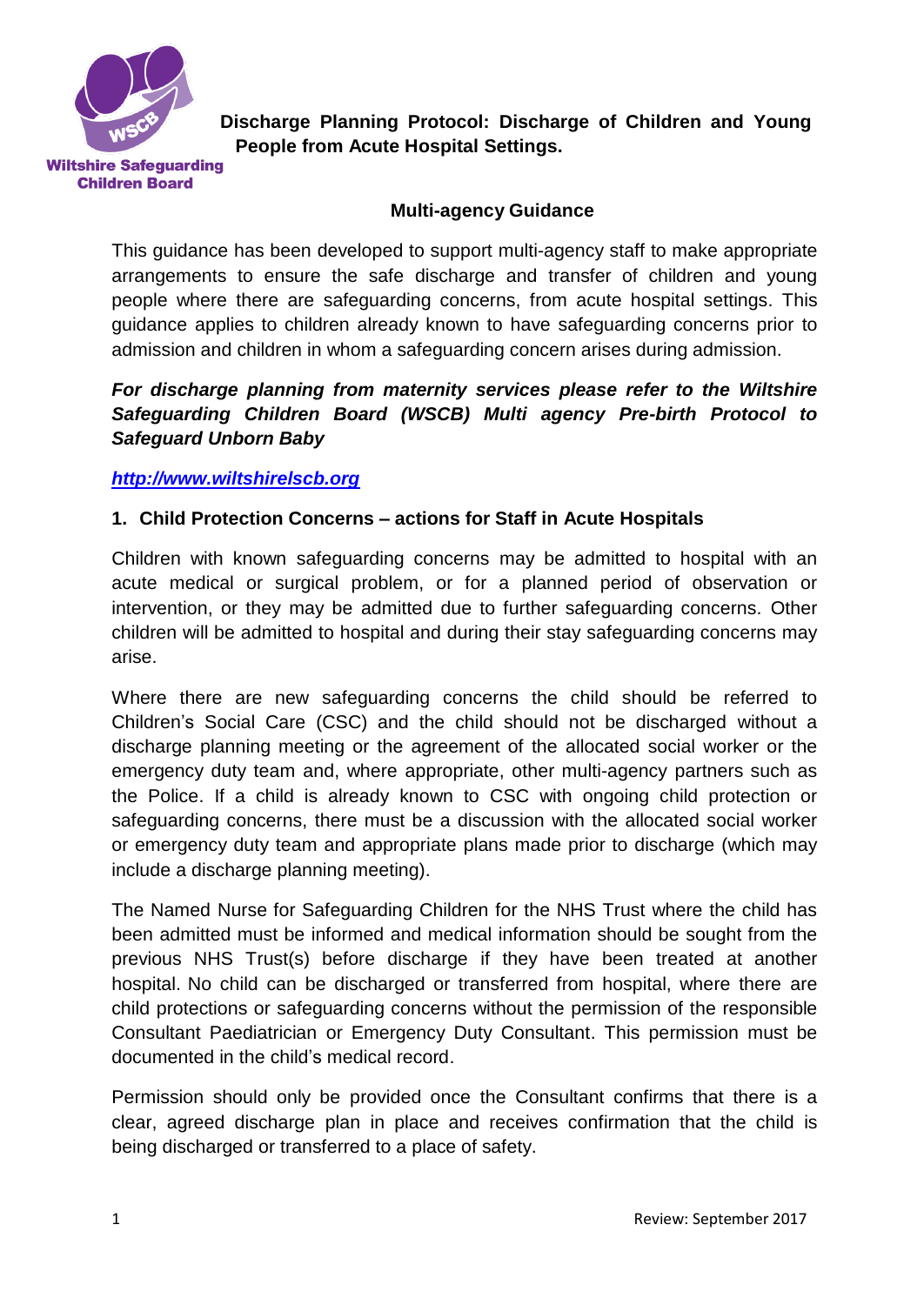Discharge letters which detail the discharge plan should be copied, with the patient's/parent's/carer's knowledge, to the relevant health and social care children's professionals involved with the family, with clearly documented plans for further follow up or investigations. So far as possible, all investigations should be completed before discharge. If the child is discharged to an address other than their home address, or into the care of someone other than their parent, this must be clearly recorded in the child's records.

# **2. Discharge planning meetings**

The following agencies must be invited to attend discharge planning meetings ( to be arranged by staff within the hospital) and should be represented in order for the meeting to proceed. When the meeting relates to concerns of significant harm/child protection concerns CSC will chair the meeting.

- Children's Social Care Team Manager /Social Worker
- Paediatric Consultant (or specialist registrar with consultants consent).
- Acute Named Nurse/Midwife Safeguarding Children
- Other relevant hospital staff involved in the care of the child/family
- Health Visitor if there is a child under 5
- Other agencies may need to be involved in cases and attendance should be considered such as, School Nurse, Police, Mental Health Colleagues, Learning Disability colleagues.

When a child that is subject to a child protection plan is admitted with a medical condition (unrelated to ongoing child protection concerns) a teleconference on discharge between a senior doctor and allocated social worker must occur.

# **3. Timing of Discharge Planning Meeting**

When it is agreed that a Discharge Planning meeting should be held this should be convened if possible, at least 24 hours prior to discharge to allow for appropriate arrangements to be made to support or safeguard the child or young person.

# **4. The discharge planning meeting must be fully documented and include:**

- An agreed multi-agency discharge plan will set out arrangements for the care and safety of the child following discharge from hospital into the community and will include actions; timescales and responsibility for actions.
- Details of the child's GP. If they are not registered this must be organised before the child leaves hospital.
- Additional medical investigations requested including timescales for completion
- Documentation of any legal orders arising from the admission (with copies filed if available)